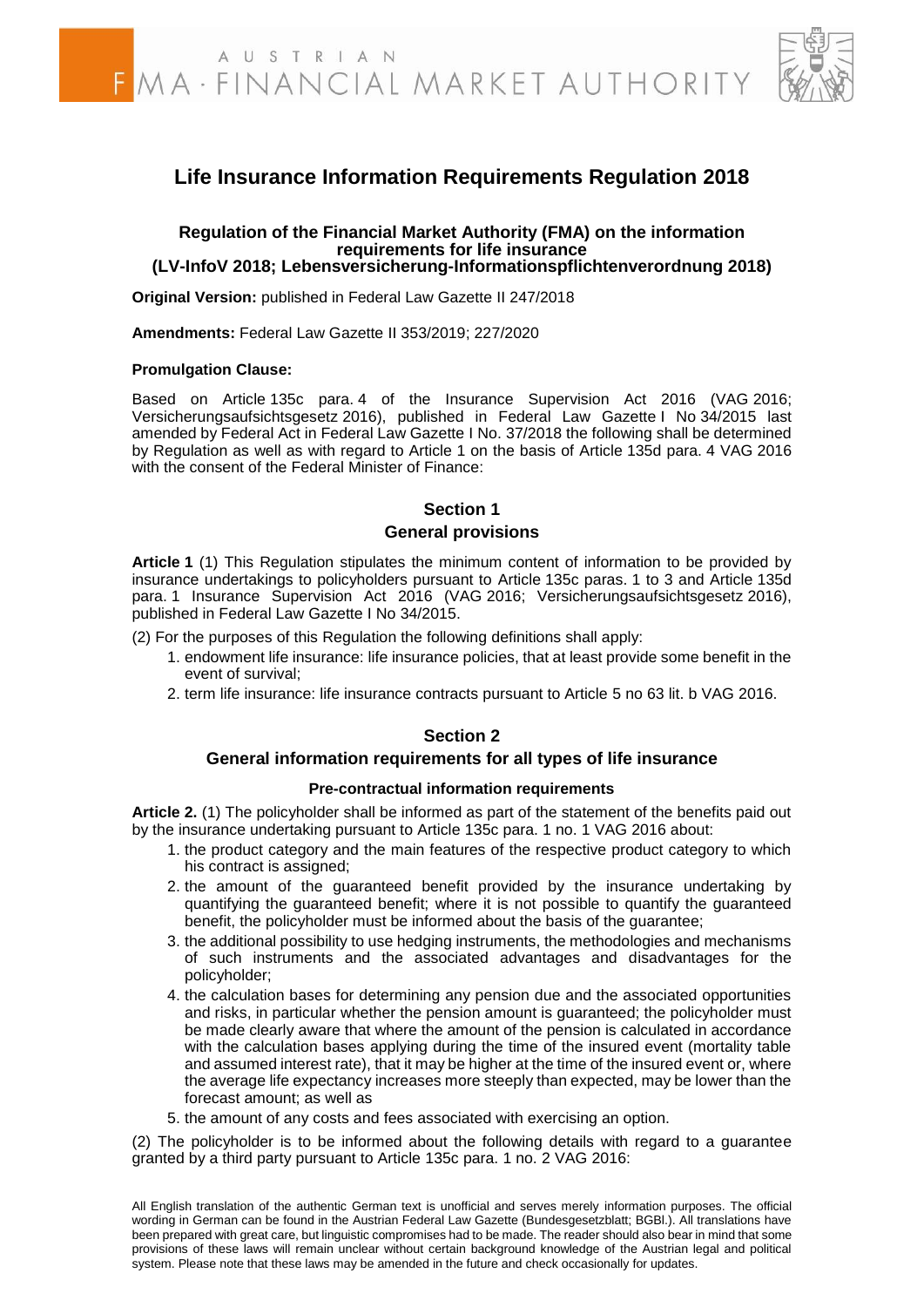

- 1. the guarantor's name and address;
- 2. who will assume contingent liability in the event of the guarantor defaulting in full or partially, where such contingent liability exists; where applicable policyholders should be informed that they themselves bear the risk of the guarantor defaulting; and
- 3. any restrictions and conditions attached to the provision of the guarantee.

(3) Within the context of the information provided to the policyholder pursuant to Article 135c para. 1 no. 4 VAG 2016 about surrender values and paid-up insurance benefits and the extent to which they are guaranteed, to explain the concept of the surrender value and should be specifically made clearly aware that:

- 1. the premature termination of the insurance contract may result in losses, due to such factors as the coverage of acquisition costs, particularly during the first years of the contract, and that the surrender value does not correspond to the total premiums paid in to the policy, but is instead calculated on the basis of the premiums paid minus the share of premiums allocated to insurance tax, costs and risk, as well as any deductions for the premature termination of the insurance contract;
- 2. that surrendering the policy may not be possible in some cases; as well as
- 3. that the exemption from the payment of premiums may be associated with losses as a result of having to cover acquisition costs and ongoing management costs.

(4) Policyholders must be informed about premium shares of supplementary benefits pursuant to Article 135c para. 1 no. 5 VAG 2016, which may be included or excluded, such as additional insurance cover.

(5) The information pursuant to Article 135 para. 1 no. 6 VAG 2016 must be provided pursuant to **Annex 1**. In so doing, the following must be considered:

- 1. in the table "cumulative effect of total costs on return of the investment" for classic life insurance and for investment-oriented life insurance, in scenario 1 the upper value, in scenario 2 the median value and in scenario 3 the lower value of the corridor pursuant to Article 8 para. 3 are taken as a basis for the bonus rate;
- 2. in the table "cumulative effect of total costs on return of the investment" for unit-linked and index-linked life insurance contracts the percentage rates pursuant to Article 14 are taken as a basis for performance;
- 3. "costs" cover all costs and fees that are not fees pursuant to Article 41b of the Insurance Policy Act (VersVG; Versicherungsvertragsgesetz), published in Federal Law Gazette No. 2/1959, most recently amended by Federal Act in Federal Law Gazette I No. 17/2018;
- 4. The fees pursuant to Article 41b VersVG for additional expenses initiated by the insurance policyholder are to be listed under "fees".

(6) Policyholders are to be informed with regard to the arrangements in relation to the payment commitments that apply to them pursuant to Article 135c para. 1 no. 6 VAG 2016 regarding the amount of surcharges or deductions applicable for the respectively offered payment modalities.

(7) Where policyholders bears risks pursuant to Article 135c para. 1 no. 10 VAG 2016 they are to be clearly informed about them; in particular where they bear the investment risk and, where the product is designed without a guarantee that losses may be sustained on the invested assets, and that the amount disbursed from the insurance contract may be below the total of the premiums paid in, as well as about how the restructuring, liquidation or resolution of the issuers of the underlying assets will affect the intrinsic value of the underlying assets of the insurance contract.

(8) The policyholder shall be informed pursuant to Article 135c para. 1 no. 11 VAG 2016 about the product-specific tax arrangements that are currently applicable.

(9) The policyholder is to be informed pursuant to Article 135c para. 1 no. 12 VAG 2016 about any existing guarantee schemes and the means of accessing them:

- 1. where the insurance undertaking is required to establish a *Deckungsstock* pursuant to Article 300 VAG 2016, the policyholder is to be informed about the *Deckungsstock* system and the consequences for the policyholder in terms of execution and insolvency law; or
- 2. where the insurance undertaking is subject to a different guarantee system, to be informed about that system.

(10) The policyholder is to be informed by means of a concrete reference about the most recently published Solvency and Financial Condition Report pursuant to Article 241 VAG 2016

All English translation of the authentic German text is unofficial and serves merely information purposes. The official wording in German can be found in the Austrian Federal Law Gazette (Bundesgesetzblatt; BGBl.). All translations have been prepared with great care, but linguistic compromises had to be made. The reader should also bear in mind that some provisions of these laws will remain unclear without certain background knowledge of the Austrian legal and political system. Please note that these laws may be amended in the future and check occasionally for updates.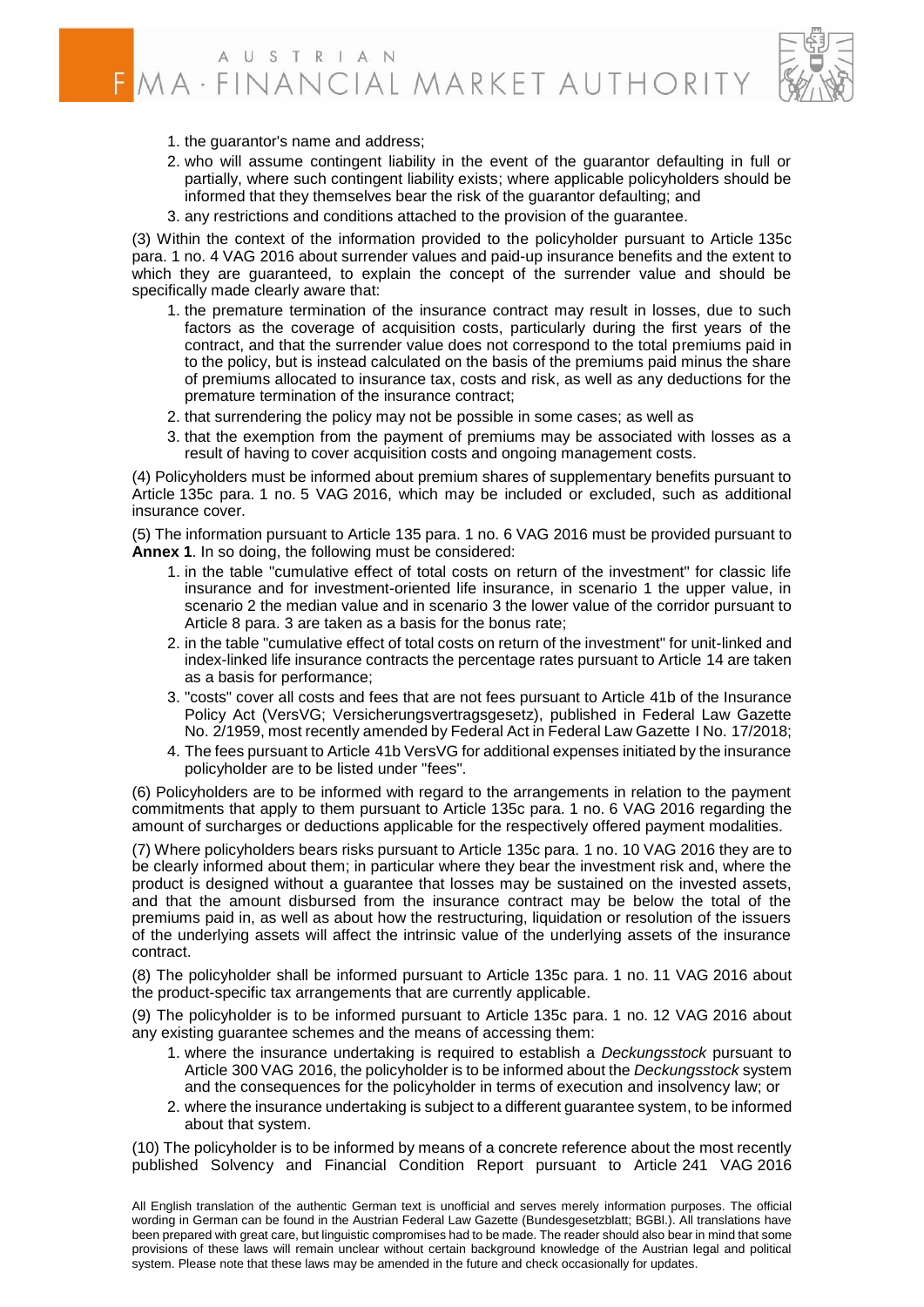

(Article 135c para. 1 no. 13 VAG 2016) that permits the policyholder to easily access this information.

#### **Specimen calculation**

**Article 3.** (1) The specimen calculation for endowment life insurance pursuant to Article 135c para. 2 VAG 2016 shall be carried out pursuant to **Annex 2** and shall be prepared on an individually tailored basis for the respective policyholder on the basis of a specific tariff and specific contract data. In the case of pension insurance, only the pension benefit shall be presented in the specimen calculation pursuant to **Annex 2**. The presentation of the redemption capital may be performed outside the specimen calculation, although the guaranteed redemption capital must be compared against the premium sum.

In conjunction with the presentation of the benefits provided by the insurance undertaking, the surrender values and paid-up benefits, the respective total return or the assumed forecast performance shall be stated as a percentage.

(3) The premium and premium sum shall be given inclusive of insurance tax.

(4) The intended allocation of the technically non-recurrent acquisition costs pursuant to Article 176 para. 5 VersVG shall be taken into account when presenting the surrender values in the specimen calculation. Any deduction pursuant to Article 176 para. 4 VersVG and the insurance tax is also to be taken into account when presenting the surrender values.

(5) Where an exemption from premiums is only possible once a certain minimum amount has been reached, this must be made clear in the specimen calculation. The intended allocation of the technically non-recurrent acquisition costs pursuant to Article 176 para. 5 VersVG shall be taken into account when presenting the paid-up benefits in the specimen calculation. Any deduction pursuant to Article 173 para. 3 VersVG is also to be taken into account when presenting the paid-up benefits.

(6) All fees and charges pursuant to Article 2 para. 5 no. 3 must be included in the specimen calculation pursuant to Article 135c para. 2 VAG 2016.

(7) When presenting any adjustment to values, the percentage rate and the calculation basis must be stated. All contrasted figures pursuant to Article 135c para. 2 VAG 2016 shall be presented in a uniform manner either with or without the value adjustment. If the value adjustment is based on an index, that index should be named.

#### **Reference to non-binding character**

**Article 4.** With regard to the presentation of the insurance undertaking's benefits, surrender values and paid-up benefits that are not guaranteed, a clear reference to the non-binding character of the information must be provided for both pre-contractual information and annual information. This reference must in particular contain information from which it may be assumed that the performance that may be realised in future years cannot be forecast, and that the presentation is therefore of a non-binding nature.

#### **Annual information requirements**

**Article 5.** The policyholder shall be informed as part of the annual information pursuant to Article 135d para. 1 no. 5 VAG 2016 about:

- 1. the effects of deviations from the current values of the values predicted in the specimen calculation at the time of the conclusion of the contract in the form of recalculated forecast survival and pension benefits taking into account the regulations for the specimen calculation pursuant to Article 8 and Article 14 and stating the current surrender value; as well as
- 2. any use of hedging instruments and about the extent to which hedging instruments were used and what the associated consequences are for the policy holder resulting from their use.

#### **Change of external guarantor**

**Article 6.** In the event of any change of the external guarantor, the policyholder is to be informed promptly about the name and address of the new guarantor in the information pursuant to Article 135d para. 1 no. 1 VAG 2016.

All English translation of the authentic German text is unofficial and serves merely information purposes. The official wording in German can be found in the Austrian Federal Law Gazette (Bundesgesetzblatt; BGBl.). All translations have been prepared with great care, but linguistic compromises had to be made. The reader should also bear in mind that some provisions of these laws will remain unclear without certain background knowledge of the Austrian legal and political system. Please note that these laws may be amended in the future and check occasionally for updates.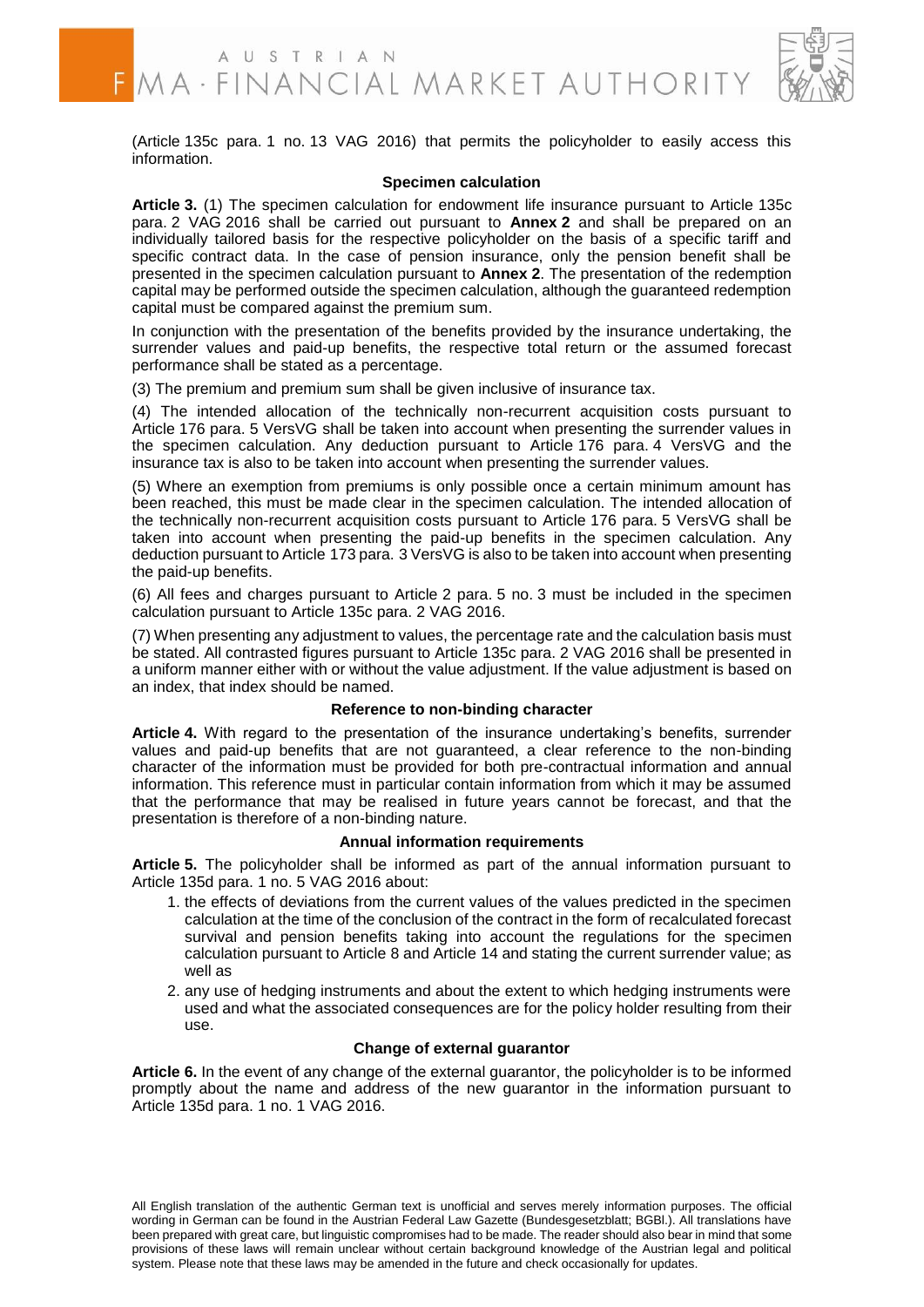

## **Section 3**

#### **Special information requirements for classic life insurance**

#### **Pre-contractual information requirements**

**Article 7.** (1) The policyholder shall be informed within the context of the presentation of the insurance undertaking's benefits pursuant to Article 135c para. 1 no. 1 VAG 2016 that the return on a classic life insurance policy consists of two components, namely a guaranteed return and a variable profit-sharing component. It should be explained to the policyholder that the return relates to the savings premium.

(2) The guaranteed interest rate on which the contract is based shall be communicated to the policyholder.

#### **Specimen calculation**

**Article 8.** (1) The presentation of the insurance undertaking's benefits within the context of the specimen calculation pursuant to Article 135c para. 2 VAG 2016 shall be of a forward-looking nature. A historical presentation is not permitted.

(2) The calculation of the expected pay-out amount must occur on the basis of the profit system used. The highest bonus rate on the basis of which the average predicted pay-out amount may be calculated is the bonus rate published in the most recent annual financial statements for the corresponding scale of premiums. If the reduction of the bonus rates has already been decided upon by the insurance undertaking, then the usage of a higher bonus shall be impermissible at latest one month following the resolution.

(3) The presentation of the insurance undertaking's benefits shall take the form of a corridor based on the profit system used, with the bonus rate pursuant to para. 2 representing the mid value in the corridor. The upper value in the corridor may not be more than one percentage point higher than the mid value. The lower value in the corridor shall be calculated such that the mid value is the arithmetic mean of the upper and lower values. However, the lower value in the corridor may not be lower than the guaranteed interest rate.

#### **Profit sharing**

**Article 9.** (1) In the context of the presentation of the principles for the calculation of the distribution of profits pursuant to Article 135c para. 1 no. 3 VAG 2016 the individual profit components are to be named and the policyholder given an explanation in particular with regard to the creation, distribution and using of the profits. The policyholder must also be informed that a reduction of the profit sharing as a consequence of the provisioning of the additional interest provision pursuant to Article 4 para. 3 no. 3 of the Life Insurance Profit Sharing Regulation (LV-GBV; Lebensversicherung-Gewinnbeteiligungsverordnung) published in Federal Law Gazette II No. 292/2015, last amended by the Regulation published in Federal Law Gazette II No. 322/2016, is possible.

(2) The policyholder must be informed about the accounting group pursuant to Article 2 no. 1 LV-GBV, to which his contract is assigned, as well as of the date on which profits are irrevocably allocation to the contract.

(3) The policyholder is also to be informed about any profit waiting period.

(4) The policyholder is to be informed about the specific use of the portions of the profits allocated to the premium reserve; in particular about what form the profit sharing takes and whether the profit sharing leads to an increase in the guaranteed benefit or is used to create an additional guaranteed benefit.

#### **Annual information requirements**

**Article 10.** The policyholder is to be informed within the context of the annual information pursuant to Article 135d para. 1 no. 4 VAG 2016 about the actual use of the portions of the profits allocated to the premium reserve as well as in the event of reduction of the assessment base pursuant to Article 4 para. 1 LV-GBV about the extent of the reduction pursuant to Article 9 para. 1 last sentence. Where profit sharing is used in accordance with the contractual agreement to increase the guaranteed benefit, information shall also be provided on the extent to which the profit sharing has been used to increase the guaranteed benefit or to create an additional guaranteed benefit. If the final profits fund has been released for the purposes of individual current profit sharing pursuant to Article 6 para. 3 LV-GBV, the policyholder is to be informed accordingly.

All English translation of the authentic German text is unofficial and serves merely information purposes. The official wording in German can be found in the Austrian Federal Law Gazette (Bundesgesetzblatt; BGBl.). All translations have been prepared with great care, but linguistic compromises had to be made. The reader should also bear in mind that some provisions of these laws will remain unclear without certain background knowledge of the Austrian legal and political system. Please note that these laws may be amended in the future and check occasionally for updates.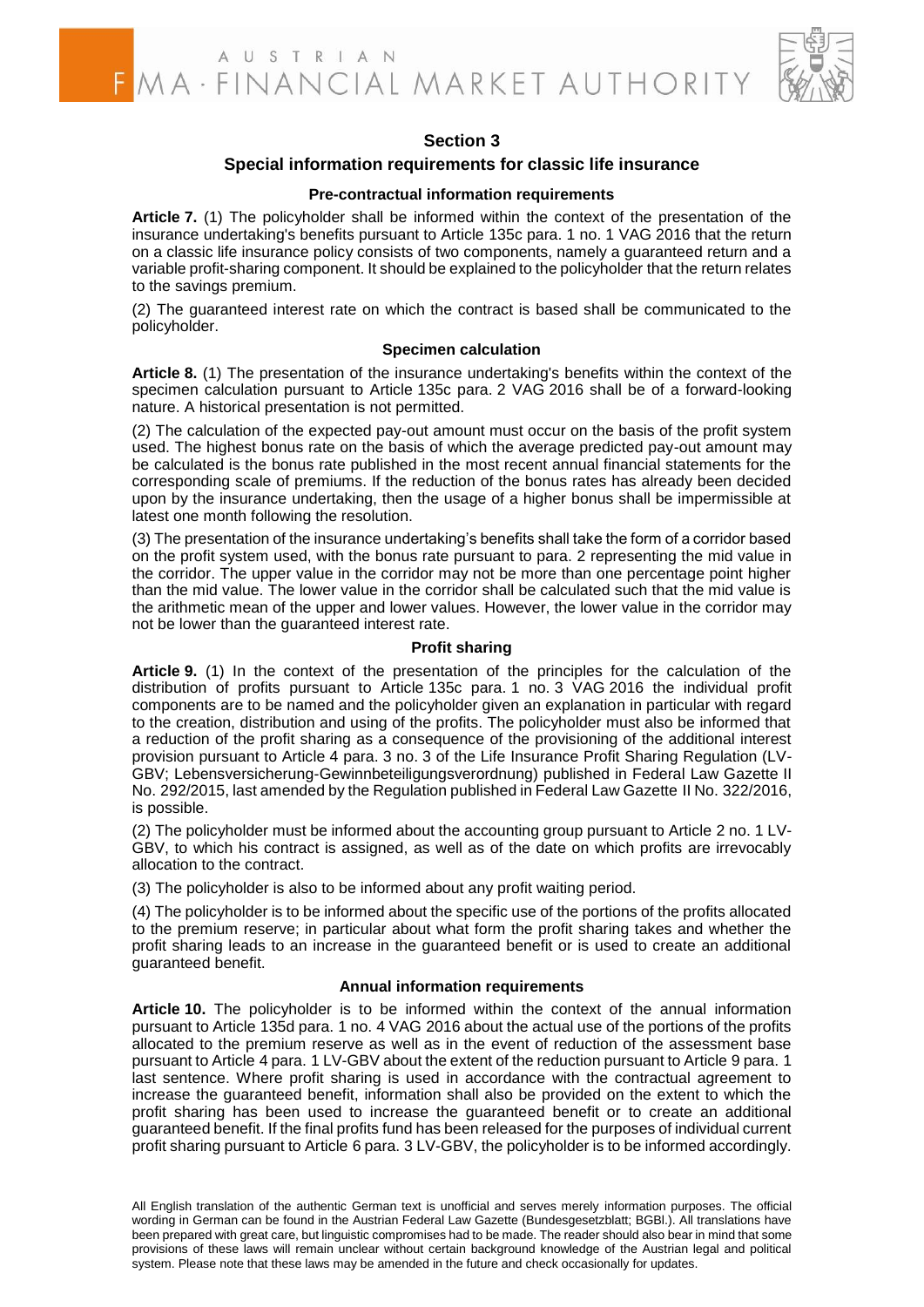

## **Section 4**

#### **Special information requirements for investment-oriented life insurance**

#### **Pre-contractual information requirements**

**Article 11.** (1) The information requirements pursuant to Articles 7 to 10 shall apply analogously for investment-oriented life insurance.

(2) The policyholder is to be informed within the context of the information pursuant to Article 135c para. 1 no. 9 VAG 2016 with regard to the type of the investment about the underlying composition of the portfolio including the geographic and sector-based composition of the investments.

(3) The specificities of the investment strategy shall be explained to the policyholder with regard to the deviation from the investment strategy in the context of classic life insurance. Reference shall also be made to the associated consequences for the policyholder.

#### **Annual information requirements**

**Article 12.** In the event of a change in investment strategy the policyholder is to be informed accordingly pursuant to Article 135d para. 1 no. 2 VAG 2016.

#### **Section 5**

#### **Special information requirements for unit-linked and index-linked life insurance**

#### **Pre-contractual information requirements**

**Article 13.** (1) With regard to the investment fund on which the insurance contract is based, the equity interests held in that fund and the nature of the underlying assets (Article 135c para. 1 no. 7 VAG 2016), the policyholder is to be informed of the following:

- 1. the International Securities Identification Number (ISIN) and
- 2. the name, head office and website of the investment fund management company.

(2) The policyholder is to be informed within the context of the information about the nature of the investment, the reference value and the underlying factors that are used for calculating the insurance benefit (Article 135c para. 1 no. 8 VAG 2016) about

- 1. the issuer of the investment and that issuer's credit risk, and the index provider, as well as
- 2. the name, head office and website of the issuer and index provider.

(3) Where available, past performance of the investment fund in the case of unit-linked life insurance or of the reference value in index-linked life insurance must be presented in the form of a graph covering a minimum period of five years. Clear reference must be made to the nonbinding character of this information as well as fact that past performance is not a reliable indicator for future performance.

#### **Specimen calculation**

#### **COVID-19 Provision: This version of Article 14 shall apply from 01 June 2020 up until and including 31 July 2020**

**Article 14.** (1) the presentation of the insurance undertaking's benefits within the context of the specimen calculation pursuant to Article 135c para. 2 VAG 2016 shall be based on an assumed performance of 3 %, 0 % and -3 % as well as on optional freely selectable percentage rates. The additionally selected percentage rates shall not be allowed to be based on misleading assumptions.

(2) Provided that the insurance undertaking is able to establish facts that it is necessary to do so due to the COVID-19 crisis situation, then by way of derogation from para. 1 the presentation of the performance of the insurance undertaking in the framework of the specimen calculation pursuant to Article 135c para. 2 VAG 2016 based on an assumed performance of 2 %, 0% and -2 % as well as on optional freely selectable percentage rates. The additional percentage rates chosen may not exceed the average performance of the underlying investment funds or underlying reference value over the past five years. If the fund was issued less than five years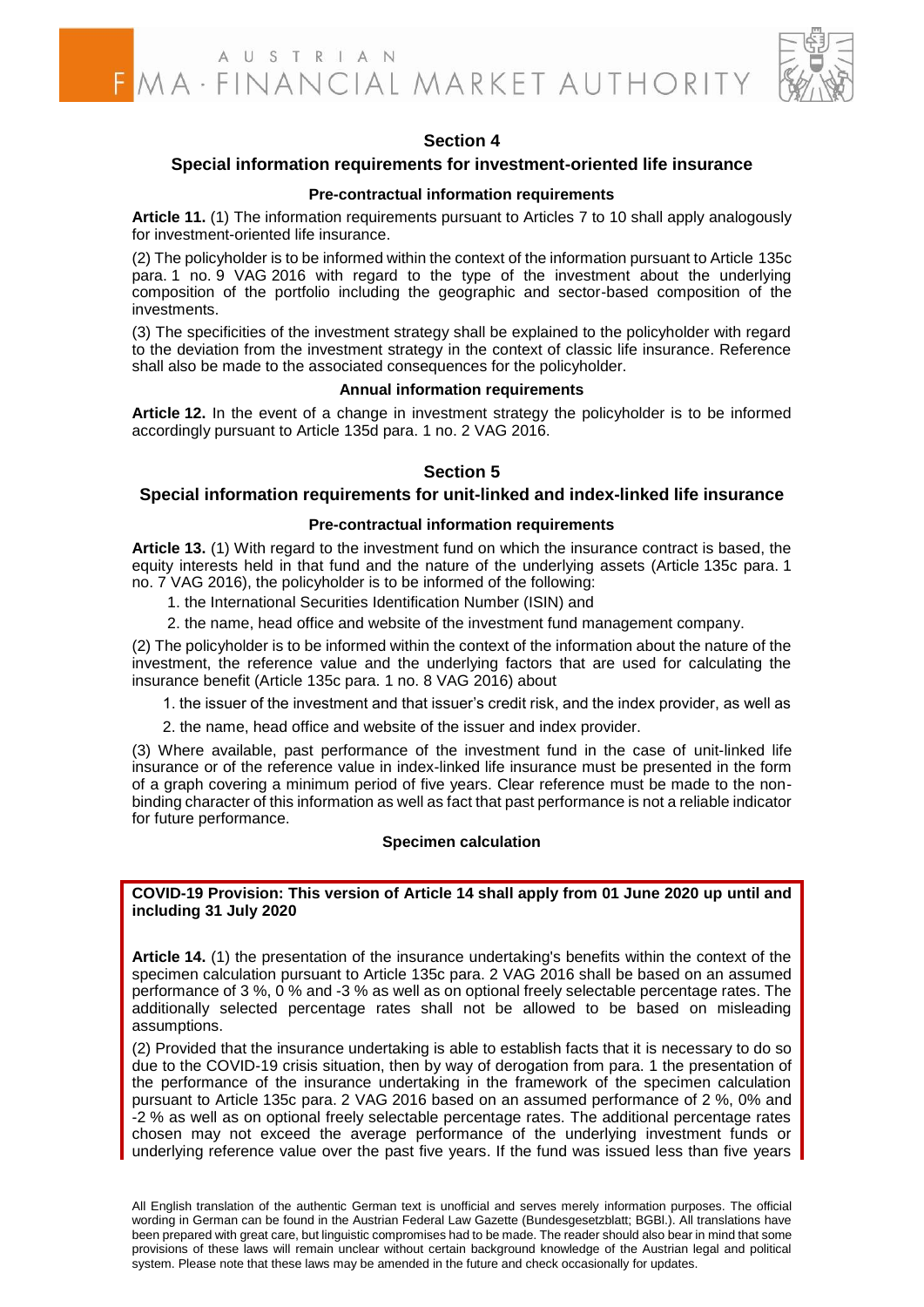

ago, a comparable investment fund or reference value should be used. The information pursuant to Article 135c para. 1 no. 6 VAG 2016 shall in this case by way of derogation from Article 2 para. 5 occur pursuant to **Annex 1** in the version of Article 2 of the Regulation published in Federal Law Gazette II No. 247/2018; otherwise Article 2 para. 5 shall apply.

#### **Note: This version of Article 14 shall apply from 01 August 2020.**

**Article 14.** The presentation of the insurance undertaking's benefits within the context of the specimen calculation pursuant to Article 135c para. 2 VAG 2016 shall be based on an assumed performance of 3%, 0% and -3% as well as on optional freely selectable percentage rates. The additionally selected percentages shall not be allowed to be based on misleading assumptions.

#### **Annual information requirements**

**Article 15.** The policyholder shall be informed as part of the annual information pursuant to Article 135d para. 1 no. 4 VAG 2016 about:

- 1. in the case of unit-linked life insurance, the units per fund and their calculated value;
- 2. in the case of index-linked life insurance, the value of the assets assigned to the insurance contract.

#### **Section 6**

#### **Special information requirements for state-sponsored retirement provision**

#### **Pre-contractual information requirements**

**Article 16.** (1) The special information requirements defined in this Section notwithstanding, state- sponsored retirement provision shall be subject to those specific information requirements that apply to the product category to which the state-sponsored retirement provision has been primarily allocated.

(2) The policyholder shall be informed as part of the pre-contractual information pursuant to Article 135c para. 1 VAG 2016 about:

- 1. about the currently applicable amount of the state premium pursuant to Article 108g para. 1 of the Income Tax Act of 1988 (EStG 1988; Einkommensteuergesetz), published in Federal Law Gazette No. 400/1988, last amended by Federal Act in Federal Law Gazette I No. 16/2018;
- 2. about the amount of the state premium pursuant to Article 108g para. 1 EStG 1988 being reassessed every year;
- 3. about the fact that the state premium relates to the policyholder's annual premium payments and therefore cannot be equated with the amount of the return;

about the available disposal options pursuant to Article 108i para. 1 EStG 1988 and the legal consequences arising for the policyholder set forth in Article 108g para. 5 EStG 1988.

#### **Specimen calculation**

**Article 17.** (1) In the presentation of the guaranteed benefits the currently applicable state premium pursuant to Article 108g para. 1 EStG 1988 is to be used. In addition, the state premium must also be shown within the context of the specimen calculation in a separate column in accordance with Article 135c para. 2 VAG 2016.

(2) The presentation of the surrender values in the specimen calculation pursuant to Article 135c para. 2 VAG 2016 must be done in such a way, that the legal consequences of Article 108g para. 5 EStG 1988 are taken into account accordingly.

#### **Annual information requirements**

**Article 18.** The policyholder shall be informed about the amount of the state premium pursuant to Article 108g para. 1 EStG 1988 within the context of the annual information pursuant to Article 135d para. 1 no. 5 VAG 2016.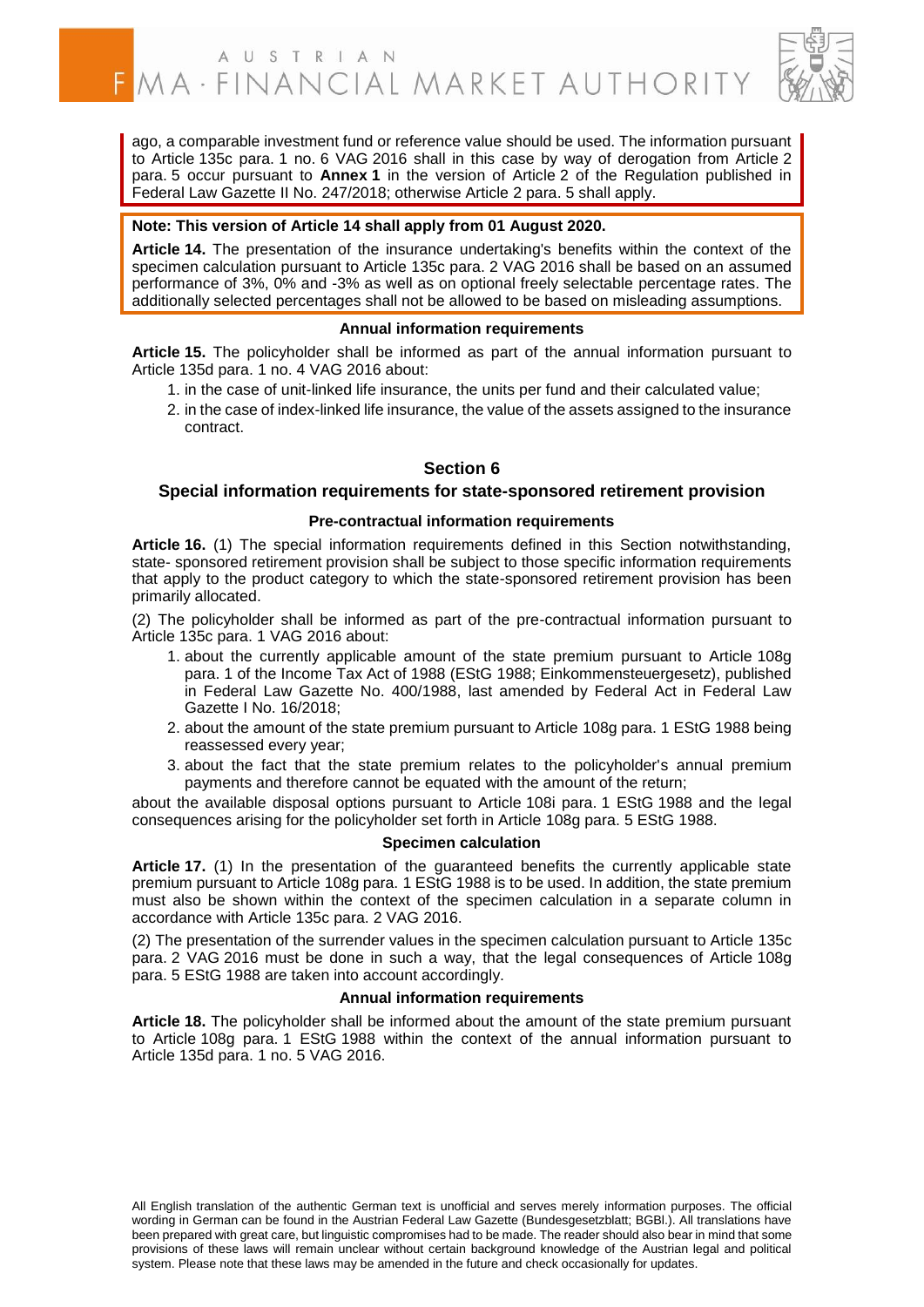

## **Section 7**

#### **Special information requirements for term life insurance**

#### **Scope**

**Article 19** When distributing life insurance contracts pursuant to Article 5 no. 63 lit. b VAG 2016 the information document pursuant to Article 135c para. 3 VAG 2016 must correspond with the rules in accordance with this section.

#### **Name and company logo of the manufacturer**

**Article 20.** (1) In the heading "Information document about [product name]" at the top of the first page the name of the manufacturer of the insurance product must be shown on the information document pursuant to Article 19.

(2) The manufacturer may insert its company logo on the right next to the heading.

#### **Reference to complete pre-contractual and contractual information**

**Article 21.** The declaration pursuant to Article 133 para. 3 no. 6 VAG 2016, that the complete pre-contractual and contractual information about the term life insurance was passed on in other documents to the customer must be displayed in a clearly visible reference on the information document pursuant to Article 19. This reference must be inserted directly below the name of the manufacturer of the term life insurance product.

#### **Length**

**Article 22.** The information document pursuant to Article 19 must be a maximum of three A4 pages in length in printed form.

#### **Presentation and order of content**

**Article 23.** (1) The information document pursuant to Article 19 must be split into different sections and corresponds with regard to its structure, design, headings and order to the standard format described in **Annex 3**, and a font size with an x-height of at least 1.2 mm must be used.

(2) The length of the sections depends on the amount of information contained in the individual sections, and may therefore differ from one section to another. No ticks, crosses or exclamation marks may be placed before the information about any ancillary insurance policies and optional insurance policies.

(3) In the case that the information document pursuant to Article 19 is displayed on a durable medium other than on paper, then the size of the prescribed components may be altered, provided that the design, heading and order of the standard format as well as the proportionality of the emphasis and size of the individual elements are preserved.

(4) In the case that the dimensions of the durable medium other than paper pursuant to para. 3 do not permit a two column design, then the information document shall be allowed to be presented in a single column, provided that the sections are depicted in the order prescribed in Article 24 para. 1.

#### **Headings and information to be contained under headings**

**Article 24.** (1) The sections of the information document pursuant to Article 19 shall contain the following headings with the following information:

- 1. Information about the type of insurance pursuant to Article 133 para. 2 no. 1 VAG 2016 are listed under the heading "What is this type of insurance?"
- 2. Information about the principle insured risks listed in Article 133 para. 2 no. 2 VAG 2016 are listed under the heading "What is insured?" Every individual piece of information listed in this section shall be preceded by a green tick. In addition, below this heading a remark is to be included stating that the insurance benefit is dependent on the contractual agreement.
- 3. Information about the summary of excluded risks listed in Article 133 para. 2 no. 2 VAG 2016 are listed under the heading "What is not insured?" Every individual piece of information listed in this section shall be preceded by a red cross;
- 4. Information about the summary of the most important circumstance in accordance with which claims are excluded listed in Article 133 para. 2 no. 4 VAG 2016 are listed under the heading "Are there any restrictions on cover?" Every individual piece of information listed in this section shall be preceded by an orange exclamation mark;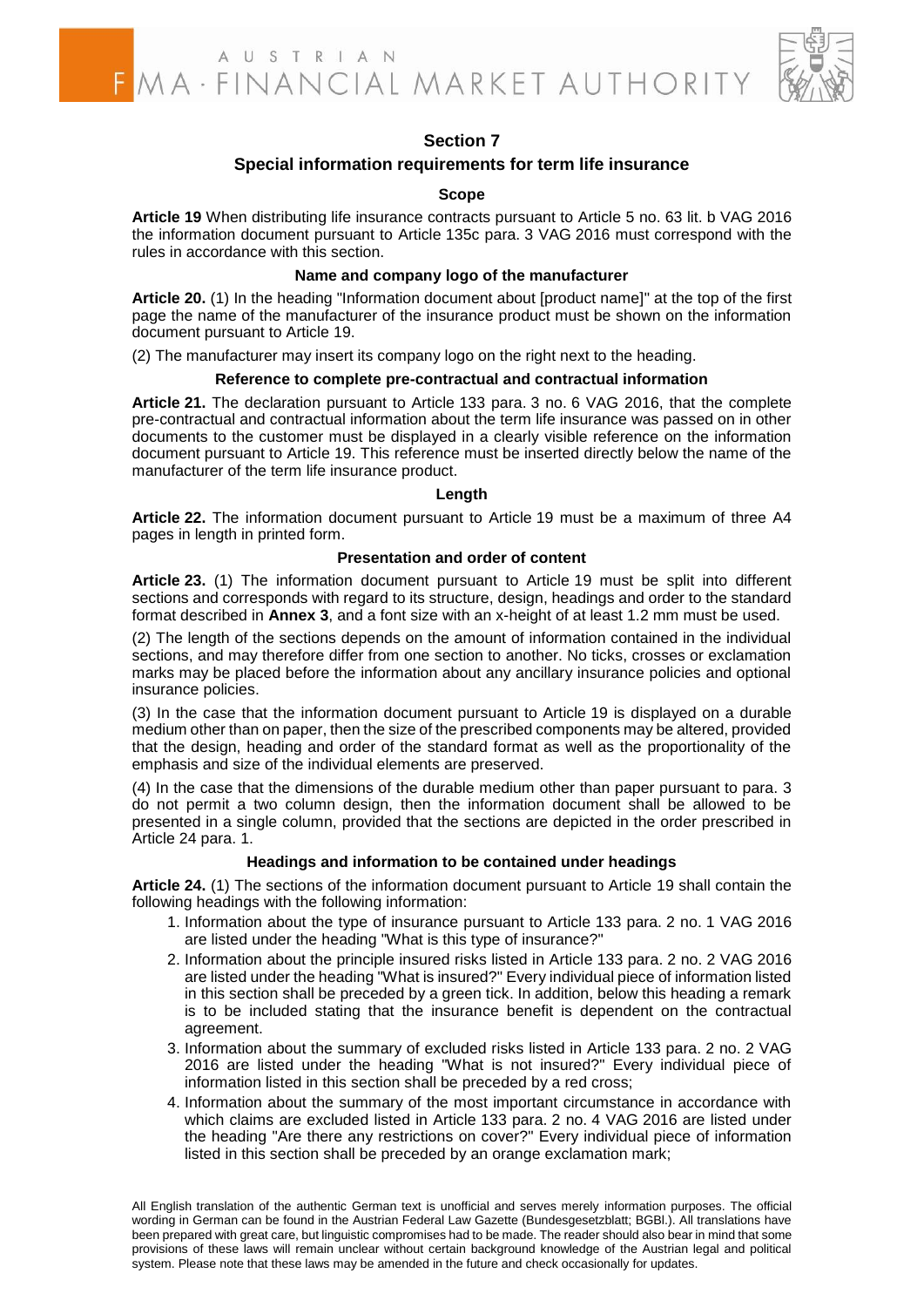

- 5. Information about the geographic scope listed in Article 133 para. 2 no. 2 VAG 2016 are listed as applicable under the heading "Where am I covered?" Every individual piece of information listed in this section shall be preceded by a blue tick;
- 6. Information about the relevant obligations listed in Article 133 para. 2 nos. 5 to 7 VAG 2016 are listed under the heading "What are my or the insured persons obligations?"
- 7. Information about the method and duration of payment of premiums listed in Article 133 para. 2 no. 3 VAG 2016 are listed under the heading "When and how do I pay?"
- 8. Information about the duration of the contract in Article 133 para. 2 no. 8 VAG 2016 are listed under the heading "When does the cover start and end?"
- 9. Information about the termination of the contract listed in Article 133 para. 2 no. 9 VAG 2016 are listed under the heading "How do I cancel the contract?"
- (2) Subheadings shall be permitted to be used as required.

#### **Using graphical symbols**

**Article 25.** (1) Each section shall be introduced by the following graphical symbols which visually convey the content of the respective section:

- 1. Information about the principle risks listed in Article 133 para. 2 no. 2 VAG 2016 is introduced by a graphical symbol of a white umbrella on a green background or a green umbrella on a white background;
- 2. Information about the summary of the excluded risks listed in Article 133 para. 2 no. 2 VAG 2016 is introduced by a graphical symbol of an "X" in a white triangle on a red background or in a red triangle on a white background;
- 3. Information about the summary of the excluded risks listed in Article 133 para. 2 no. 4 VAG 2016 is introduced by a graphical symbol of an exclamation mark ("!") in a white triangle on an orange background or in an orange triangle on a white background;
- 4. Information about the geographical scope listed in Article 133 para. 2 no. 2 VAG 2016 is introduced by a graphical symbol of a white globe on a blue background or a blue globe on a white background;
- 5. Information about the obligations listed in Article 133 para. 2 nos. 5 to 7 VAG 2016 is introduced by a graphical symbol of a white handshake on a green background or a green handshake on a white background;
- 6. Information about the method and duration of the payment of premiums listed in Article 133 para. 2 no. 3 VAG 2016 is introduced by a graphical symbol of white coins on a yellow background or a yellow coins on a white background;
- 7. Information about the term of the contract listed in Article 133 para. 2 no. 8 VAG 2016 is introduced by a graphical symbol of an hourglass on a blue background or a blue hourglass on a white background:
- 8. Information about the termination of the contract listed in Article 133 para. 2 no. 9 VAG 2016 is introduced by a graphical symbol of an open hand in a white shield on a black background or a black shield on a white background.
- (2) All graphical symbols are presented consistent with the standard form described in **Annex 3**.

(3) If the life insurance product information document is printed out in black and white or photocopied, then the graphical symbols listed in paras. 1 and 2 may also be presented in black and white.

#### **Section 8**

#### **Final provisions**

#### **Entry into force and repeal**

**§ 26** (1) This Regulation shall enter into force on 1 October 2018. The Life Insurance Information Requirements Regulation (LV-InfoV; Lebensversicherung Informationspflichtenverordnung), published in Federal Law Gazette I No. 294/2015, shall be repealed at the end of 30 September 2018.

(2) **Annex 1** in the version published in Article 2 of the Regulation in the Federal Law Gazette II No. 247/2018 shall enter into force on 1 January 2020.

All English translation of the authentic German text is unofficial and serves merely information purposes. The official wording in German can be found in the Austrian Federal Law Gazette (Bundesgesetzblatt; BGBl.). All translations have been prepared with great care, but linguistic compromises had to be made. The reader should also bear in mind that some provisions of these laws will remain unclear without certain background knowledge of the Austrian legal and political system. Please note that these laws may be amended in the future and check occasionally for updates.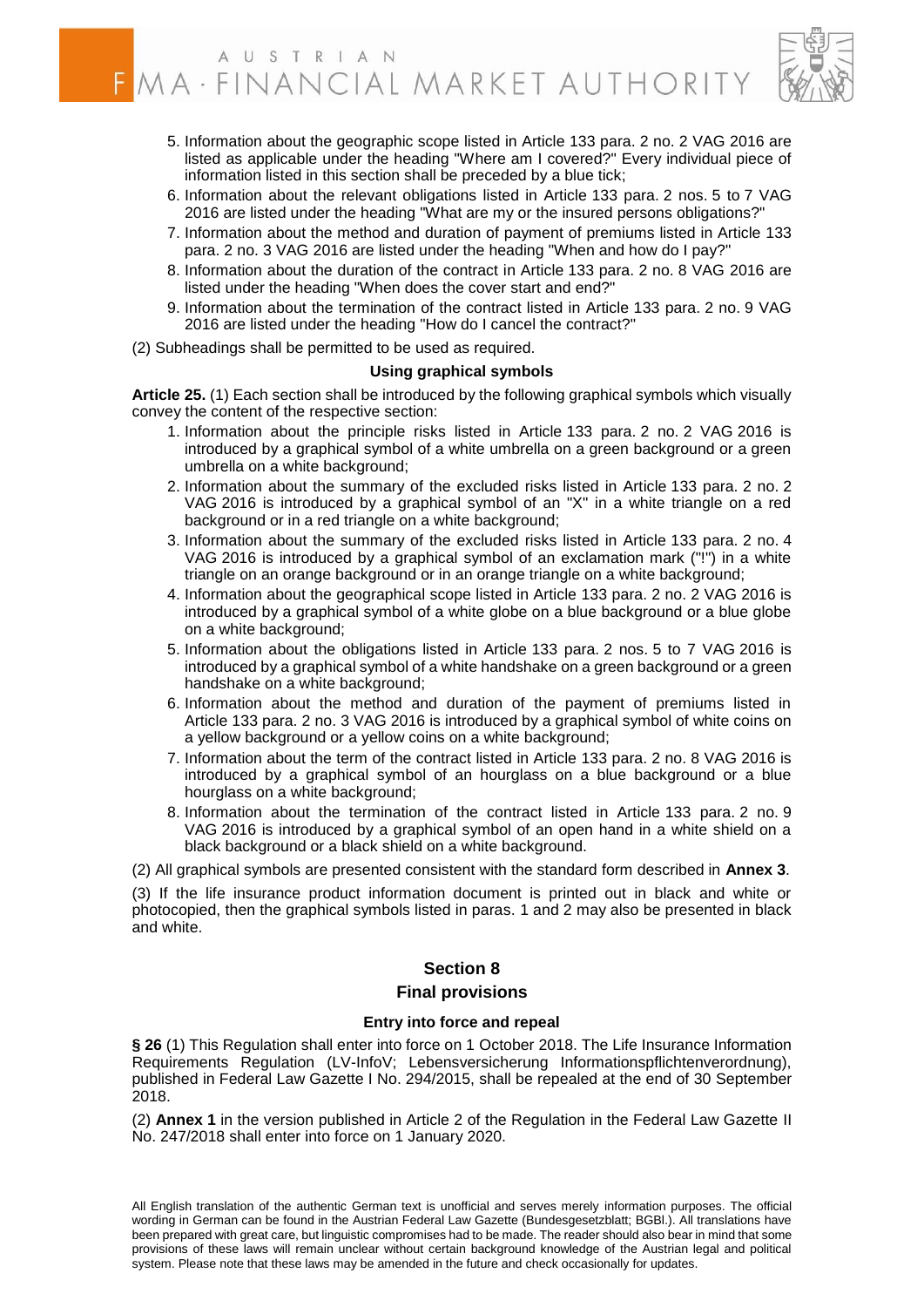

(3) Article 14 as well as **Annex 1** in the version of the Regulation amended in Federal Law Gazette II No. 353/2019 shall enter into force on 1 June 2020.

(4) Article 14 in the version of the Regulation amended in Federal Law Gazette II No. 227/2020 shall enter into force on 01 June 2020 and shall be repealed at the end of 31 July 2020. Article 14 in the version of the Regulation amended in Federal Law Gazette II No. 353/2019 shall by way of derogation from para. 3 enter into force on 01 August 2020.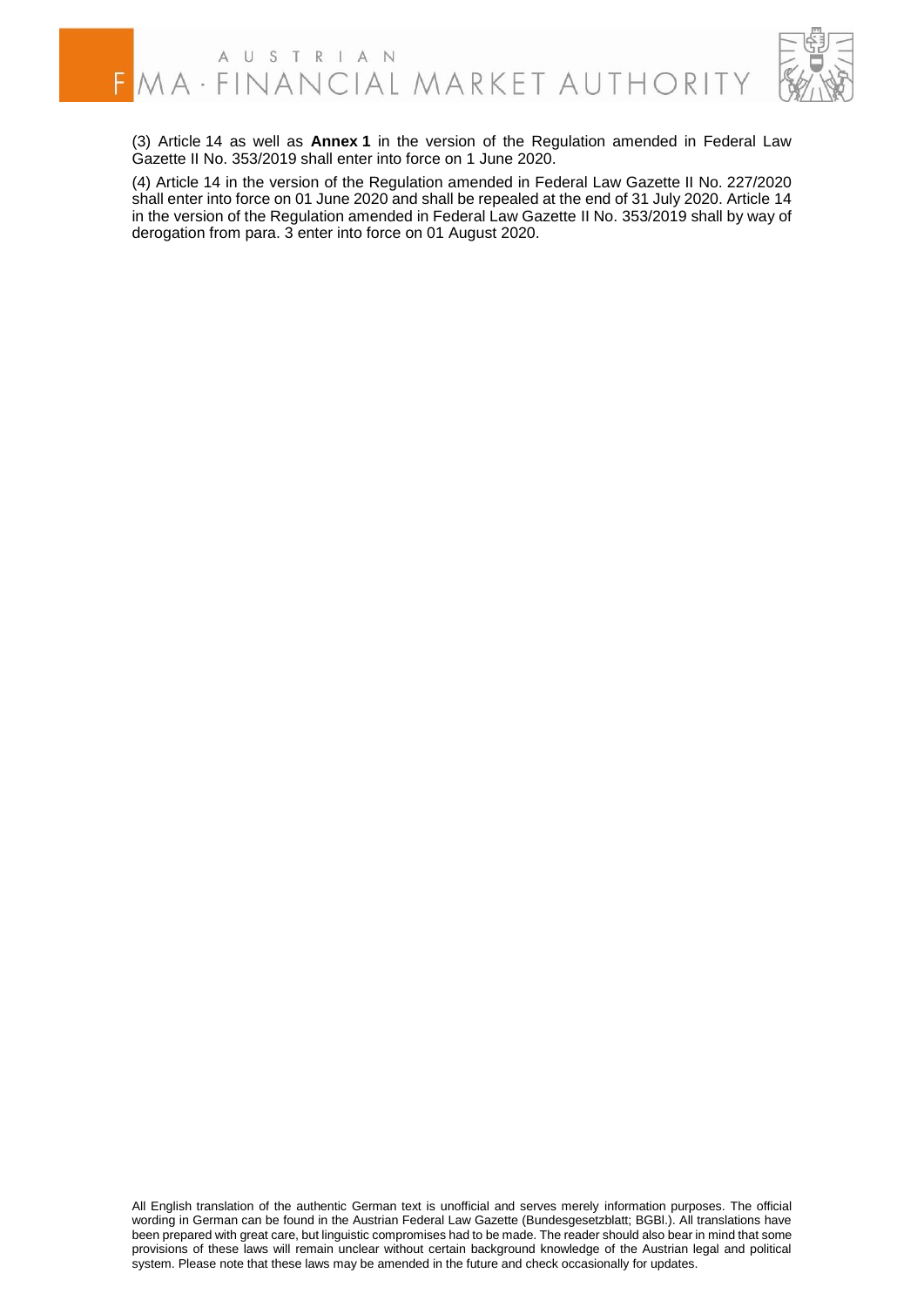

## **Annex 1**

#### **to the Regulation of the Financial Market Authority (FMA) on the information requirements for life insurance (LV-InfoV 2018; Lebensversicherung-Informationspflichtenverordnung 2018)**

**Information about costs and fees pursuant to Article 2 para. 5 LV-InfoV 2018**

**Insurance tax taken into account in the premium, risk premium (to cover underwriting risks) and costs:**

| Constituent parts of the total premium paid in | Estimated percentage of premium sum |
|------------------------------------------------|-------------------------------------|
| Savings premium (invested amounts)             |                                     |
| Insurance tax                                  |                                     |
| Risk premium broken down by individual risks   |                                     |
| Costs                                          |                                     |

#### **Costs that are not taken into account in the premium:**

| Cost components:                                                                                                               | Estimated percentage of assessment base |
|--------------------------------------------------------------------------------------------------------------------------------|-----------------------------------------|
| Costs that are addressed in the [enter the<br>respective assessment base here]                                                 |                                         |
| Risk premium broken down into the individual<br>risks that are addressed in the [enter the<br>respective assessment base here] |                                         |

#### **Other costs:**

[Costs and their amount should be entered here that do not have an assessment base]

#### **Cumulative Effect of the Total Costs on the Return on Investment:**

[This table must be filled out for classical and investment oriented life insurance as well as, where relevant, for state-sponsored retirement provision, otherwise it should be deleted]

|            | Total return | Effective total return | Reduction in total<br>return |  |  |
|------------|--------------|------------------------|------------------------------|--|--|
| Scenario 1 |              |                        |                              |  |  |
| Scenario 2 |              |                        |                              |  |  |
| Scenario 3 |              |                        |                              |  |  |

The **Total return** is the average annual return that is allocated to the insurance policyholder, as a percentage of the assets invested by the insurance undertaking. The total return consists of a guaranteed return and a variable profit sharing element. Since the amount of the variable profit sharing element cannot be predicted, the performance is shown using three different scenarios with different total returns. The total return in Scenario 2 corresponds to the total of the guaranteed return of XXX% plus the variable profit sharing elements [published in the most recent annual financial statement / most recently decided upon – delete as appropriate]. In Scenario 1 a higher variable profit sharing element than the current one shall be shown, while in Scenario 3 a lower one than the current one shall be shown. The information about the potential total return is non-binding and merely constituted examples of potential performance.

The **effective total return** is the average annual return in percent on the total premium paid in under the assumption that the contract will not be prematurely terminated and therefore that the benefit contained in the specimen calculation [specific reference to the table pursuant to Annex 2]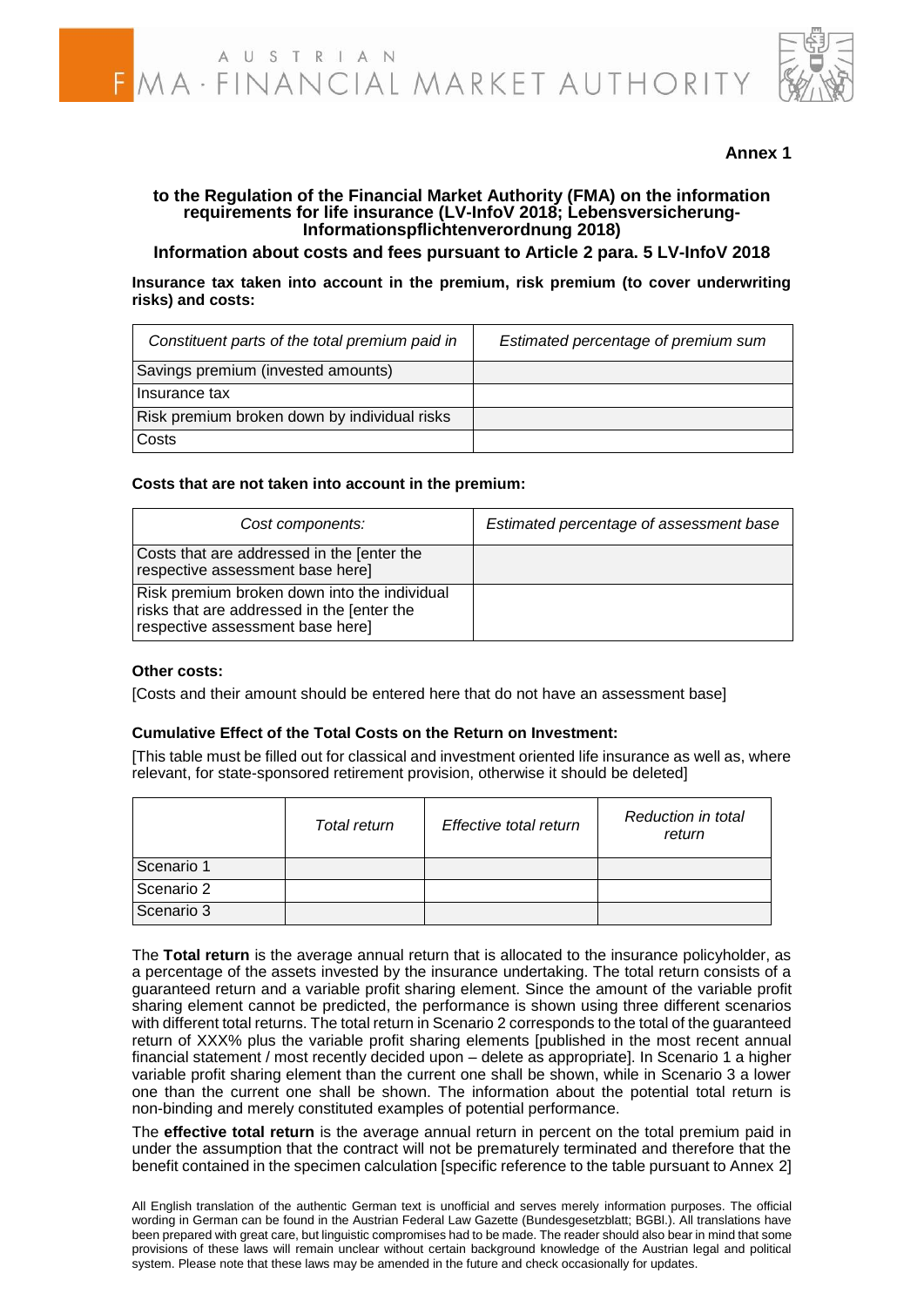

will be provided at the end of the arranged contractual period. The effective return already takes into account all variables that reduce returns (insurance tax, risk premium and fees) on the insurance benefit.

The **reduction in total return** states by how many percentage points the effective total return would be on an annual basis, were performance not be reduced by insurance tax, risk premium and all costs. Since the amount of the risk premium influences the reduction in total return, the amount of the reduction in total return also depends on the agreed scope of the insurance cover.

[This table must be filled out for unit-linked and index-linked life insurance as well as, where relevant, for state-sponsored retirement provision, otherwise it should be deleted]

|            | Assumed<br>performance | Effective<br>performance | <b>Reduction in</b><br>return |
|------------|------------------------|--------------------------|-------------------------------|
| Scenario 1 | 3%                     |                          |                               |
| Scenario 2 | 0%                     |                          |                               |
| Scenario 3 | $-3%$                  |                          |                               |
| .          |                        |                          |                               |

The **assumed performance** corresponds to the average annual return in percent on the assets invested by the insurance undertaking, which benefits the insurance policyholder. Since the performance cannot be predicted in advance, the potential development is presented for at least three prescribed scenarios (3 %, 0 % and -3 %). The performance information is non-binding and merely constitute examples of potential performance.

The **effective performance** is the average annual return in percent on the total premium paid in under the assumption that the contract will not be prematurely terminated and therefore that the benefit contained in the specimen calculation [specific reference to the table pursuant to Annex 2] will be provided at the end of the arranged contractual period. The effective performance on the one hand takes into account all variables that reduce returns (insurance tax, risk premium and fees) on the insurance benefit.

The **reduction in performance** is the result of the assumed performance minus the effective performance

#### **Information about guaranteed rate of return:**

[This table is to be filled where relevant.]

| Guaranteed rate of return | Effective guaranteed rate of return |
|---------------------------|-------------------------------------|
|                           |                                     |

The **guaranteed rate of return** is the annual guaranteed return in percent on the invested assets.

The **effective guaranteed rate of return** is the average annual return in percent on the total premium paid in under the assumption that the contract will not be prematurely terminated and therefore that the guaranteed benefit contained in the specimen calculation [specific reference to the table pursuant to Annex 2] will be provided at the end of the arranged contractual period. Any shares in profits are not taken into consideration in this depiction. [The following sentence is only to be stated in the case of the effective guaranteed rate of return being negative:] A negative effective guaranteed rate of return means that the guaranteed performance of the endowment calculated at the time of the policy being concluded is lower than the total of premiums paid-in. [For retirement annuities the following sentence should be used instead of the previous sentence in the case that the effective guaranteed rate of return is negative:] A negative effective guaranteed rate of return means that the guaranteed redemption capital at the start of the pension payment phase is lower than the total of premiums paid-in.

#### **Fees:**

[The information about fees pursuant to Article 2 para. 5 no. 4 should be entered here]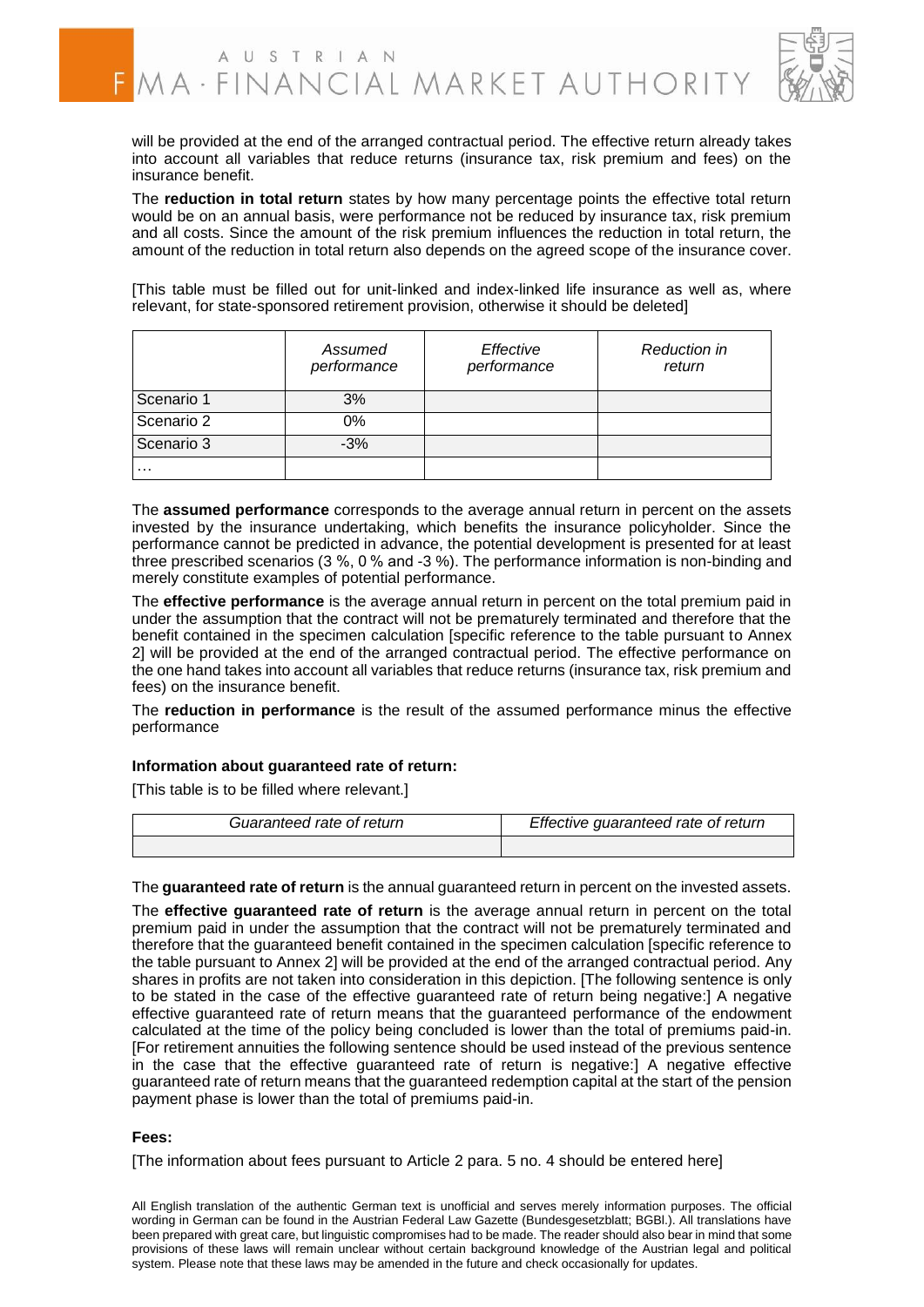

**Annex 2**

#### **Regulation of the Financial Market Authority (FMA) on the information requirements for life insurance (LV-InfoV 2018; Lebensversicherung-Informationspflichtenverordnung 2018)**

| Year                    | <b>Benefit provided by insurer</b> |   |               |      | Surrender value |   |   | Paid-up benefit |            |   |               |               | <b>Premium sum</b> |  |
|-------------------------|------------------------------------|---|---------------|------|-----------------|---|---|-----------------|------------|---|---------------|---------------|--------------------|--|
|                         | guaranteed                         | % | $\frac{9}{6}$ | $\%$ | guaranteed      | % | % | $\%$            | guaranteed | % | $\frac{9}{6}$ | $\frac{0}{0}$ | <b>Premium</b>     |  |
| $\overline{1}$          |                                    |   |               |      |                 |   |   |                 |            |   |               |               |                    |  |
| $\overline{2}$          |                                    |   |               |      |                 |   |   |                 |            |   |               |               |                    |  |
| $\mathbf{3}$            |                                    |   |               |      |                 |   |   |                 |            |   |               |               |                    |  |
| $\overline{\mathbf{4}}$ |                                    |   |               |      |                 |   |   |                 |            |   |               |               |                    |  |
| $5\phantom{.0}$         |                                    |   |               |      |                 |   |   |                 |            |   |               |               |                    |  |
| $6\phantom{1}6$         |                                    |   |               |      |                 |   |   |                 |            |   |               |               |                    |  |
| $\overline{7}$          |                                    |   |               |      |                 |   |   |                 |            |   |               |               |                    |  |
| 8                       |                                    |   |               |      |                 |   |   |                 |            |   |               |               |                    |  |
| 9                       |                                    |   |               |      |                 |   |   |                 |            |   |               |               |                    |  |
| 10                      |                                    |   |               |      |                 |   |   |                 |            |   |               |               |                    |  |
| $\cdots$                |                                    |   |               |      |                 |   |   |                 |            |   |               |               |                    |  |

#### **Specimen Calculation pursuant to Article 3 para. 1 LV-InfoV 2018**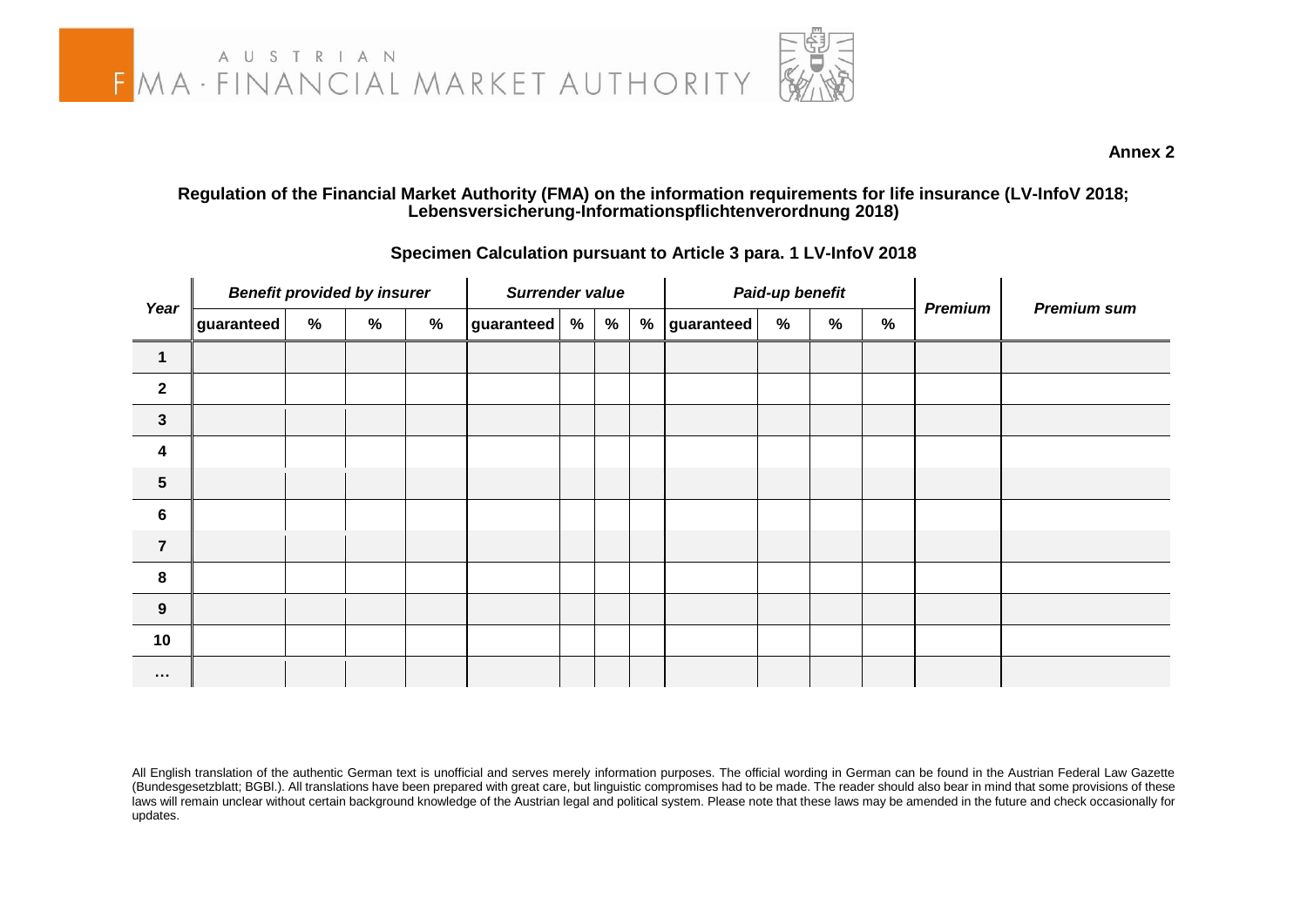# FMA · FINANCIAL MARKET AUTHORITY



## **Annex 3**

**to the Regulation of the Financial Market Authority (FMA) on the information requirements for life insurance (LV-InfoV 2018; Lebensversicherung-Informationspflichtenverordnung 2018)**

**Standardised Information Document for Term Life Insurance Products (LIPID) pursuant to Article 23 para. 1 LV-InfoV 2018**

| Information Document for [Product Name]<br>[Name of the Insurance Undertaking] | Logo<br>of the IU |
|--------------------------------------------------------------------------------|-------------------|
|                                                                                |                   |

**CAUTION:** Only the most important information pursuant to Article 19 LV-InfoV is stated here. The full pre-contractual and contractual information can be found

- in XXXXXXXXXX.
- in XXXXXXXXXX and
- in XXXXXXXXXX.

## *What is this type of insurance?*

## *XXXXXXXXXXXXXXXX*